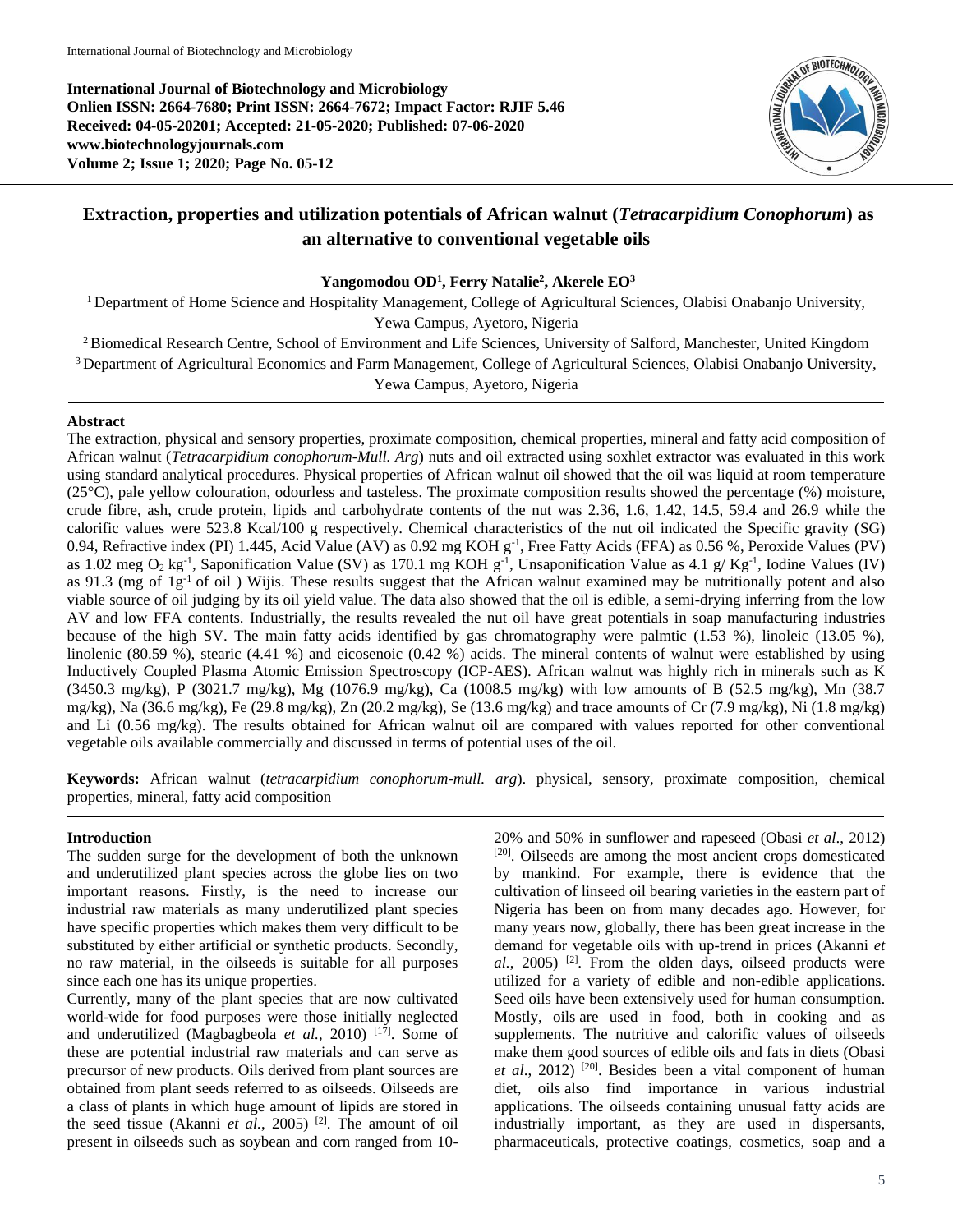wide range of synthetic intermediates as stabilizers in plastic formulations (Ozcan, 2009). The significance of oilseeds nutritionally, economically and industrially is enormous. Thus an ever expanding market exists for oilseed crops from both nutritional and industrial perspectives.

One of the underutilized plant species in Nigeria is the African walnut known as *Tetracarpidium conophorum- Mull. Arg*). African walnut belongs to the family Euphorbiaceae (Edem *et*  al., 2009)<sup>[9]</sup>. However, Ayodeji and Aliyu (2018)<sup>[5]</sup>. stated that some walnut species are found in the family Olacaceae. African walnut is similar to *Juglans regia* (L.), known as the English walnut and belonging to the family Juglandaceae (Raja *et al*., 2012 [27] ; Lamichhane *et al.,* 2016) [16] . African Walnut is a perennial creeping shrub that grows in temperate areas in Africa such as Cameroon, Gabon and Liberia including Nigeria (Ayoola *et al*., 2011) [7] . The immature fruits are usually green in colour but turn dark brown to black as they reach maturity (Ayodeji and Aliyu 2018)<sup>[5]</sup>. Walnuts are dry nuts which are encased in green pods. As walnut matures, the outer covering dries and falls off leaving the segment tough black shell and the white seed. The white seed nut is the edible nut (Ekwe and Ihemeje, 2013)<sup>[12]</sup>. Its range in Nigeria includes Uyo, Akamkpa, Akpabuyo, Lagos, Akure, Kogi, Ajaawa, Ogbomosho, Ibadan (Obianime and Uche, 2010<sup>[21]</sup>; Ayodeji and Aliyu, 2018)<sup>[5]</sup>, Ife, Ekiti and Ijeshaland. it is abundant in all cocoa-producing states in Nigeria and in the southern part of Nigeria (Udedi *et al*., 2014 <sup>[30]</sup>; Nwaichi *et al.*, 2017<sup>[18]</sup>; Ayodeji and Aliyu 2018)<sup>[5]</sup>. It is commonly called African walnut because of its West African origin. *T. conophorum* is often called by different names such as awusa (Yoruba), Ukpa in Igbo, kaso or ngak in Cameroon. Walnut tree is about 40m in length and are usually harvested between July to December (Ayoola *et al*., 2011) [7] .

In Nigeria, ripe walnuts are mostly eaten whole often boiled, as dessert nuts or used in cakes, desserts and confectionery of all kinds and a large proportion is thrown away as a waste, whereas it is a rich source of nutrients and oils and can be used as a food (Ogunwusi and Ibrahim, 2016<sup>[22]</sup>; Udedi *et al*. 2014) [30] *.* African walnut which are similar in shape and size to the English walnut (*Juglans regia L*) cultivated in Turkey, seems to have similar applications. However, there are very scanty reports on the properties of oil from African walnut, as most attention has been focused on the utilization of the nuts for dessert. Apart from its use for culinary purposes, local communities in Nigeria use oil extracted from African walnut for the treatment of infections caused by opportunistic, skin

pathogenic microorganisms such as *Staphylococcus aureus, Candida albicans, Propionibacterium acnes and Pityrosporum ovale and Pseudomonas aeruginosa.*

While the African walnut plant is mostly maintained by cultural preferences and traditional practices, it remained inadequately characterized and neglected by both research and conservation. This made its high esteemed potentials to be underestimated, undervalued and underexploited. Conservatively, it exposes the plant in danger of genetic erosion and disappearance which have great potential to put a limit on its development options (Dansi *et al.*, 2012<sup>[8]</sup>; Ogunwusi and Ibrahim,  $2016$ )<sup>[22]</sup>. In addition, the constant focus on a few oilseeds that have gained cognizance to the detriment of most underdeveloped plant seeds has really reduced the number of oilseeds upon which, industrial, economic, global food security and agricultural development relies (Dansi *et al.*, 2012)<sup>[8]</sup>. This paper therefore assess the extraction, physical and sensory, proximate composition, chemical properties, mineral and fatty acid composition of African walnut oil, and to suggest possible uses for the oil as a prelude to an investigation into the scientific basis for its local use for the treatment of microbial skin infections, Comparison between African walnut oil and vegetable oils from other plant sources that are already enjoying a degree of utilization, popularity and acceptability are also made.

## **Materials and Methods**

## **Collection and identification of African walnut**

Fresh walnuts were collected from walnut trees growing in Ogun State in September through October 2016 and a final sample of about 3 kg was randomly taken. The nuts were taken to Olabisi Onabanjo University, Ago-Iwoye, Ogun State where they were authenticated by a taxonomist. Standard methods for sample processing and preparation and analytical procedures were used.

## **Sample preparation and processing**

After harvest and identification, African walnuts were sorted, and damaged ones discarded. The nuts were washed in cold water to remove dirt adhering to the surface. After washing, manual separation of the black husk from the nuts was done. The nuts were then sundried in shade for 14 days (two weeks). Thereafter, the nuts were milled using MarlexExcella mixer/grinding machine (Amazon, UK), packed in air tight containers and kept in the refrigerator at 4°C for further processing.

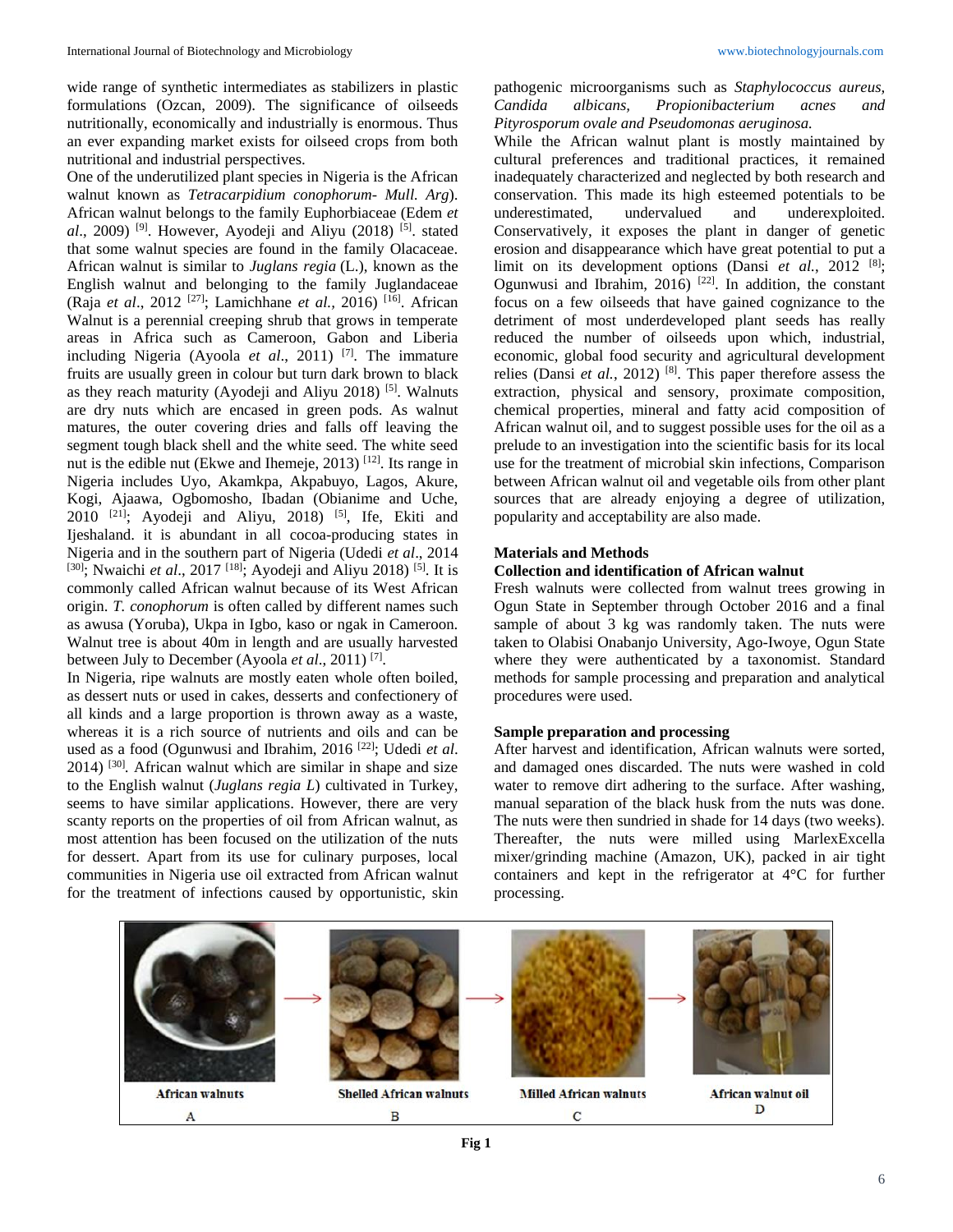## **Extraction of oil from African walnut**

Oil was extracted from the dried grounded nuts with petroleum ether in a process known as solvent extraction. Prior to extraction, the pulverized nut samples were kept in an oven at 105  $\degree$ C for 1 h to remove any moisture that may still be present. Twenty (20 g) of the dried sample was wrapped in a white muslin cloth and put into a porous thimble of the Soxhlet extractor. Then, 200 ml of petroleum ether of HPLC grade with boiling range of 40-60  $\degree$ C was added. The Soxhlet was coupled with condenser and flask already filled with the set up was heated in a heating mantle at 65 °C to allow solvent boiling. In the process the solvent vapour travels up a distillation arm and flowed into the chamber housing the sample material. The extract seeps through the pores of the thimble and fills the siphon tube where it flows back down into the round bottom flask. The process was allowed to continue for 8 h until a clear solvent was obtained in the thimble chamber. At the end of the extraction, the resulting mixture of the extracts was filtered with a 10mm Syringedriven with a filter 0.45um to remove any impurities. The solvents were further removed completely with a rotaryevaporator (Model N-1, Eyela, Tokyo Rikakikal Co., Ltd., Japan). The extracts were stored in white bottles and tubes under nitrogen at 4 °C until analyzed. After extraction, the physical and sensory properties of the oil extract were recorded, and the amount of oil obtained was measured using an analytical balance and result obtained was used to calculate the percentage yield of the oil sample. Attempts were also made to extract oil from the seeds using the expeller pressed method (mechanical extraction). A simple press similar to the type used for pressing oil from smashed pulp of palm fruits in palm oil processing was used for extraction.

#### **Physical and Sensory properties**

The colour, smell, taste, sedimentation and other related physical characteristics of African walnut oil extracted were noted. A 10 man panel consisting of staff and students of Olabisi Onabanjo University, Yewa Campus was constituted to evaluate the smell and taste of the oil. Colour measurement was done with a Lovibond colorimeter.

#### **Proximate compositions**

African walnut fruit was assessed for various proximate compositions. Moisture, ash, crude fibre, crude oil, crude protein, carbohydrate and calorific energy value were determined using standard methods described by the Association of Official Analytical Chemists (AOAC, 2000)<sup>[6]</sup>. and Pearson,  $(1981)$ <sup>[25]</sup>. Moisture and ash contents of the processed nut sample were determined by gravimetric method. The crude fibre content was determined by the Weende method outlined in Pearson, (1981) <sup>[25]</sup>. Nitrogen was established by kjedahl analysis multiplied by 6.25 and determined as protein. The percentage crude fat (lipid) content of the oil sample was determined by the continuous soxhlet lipid extraction method using soxhlet reflux apparatus outlined by Horowitz,  $(1984)$ <sup>[13]</sup>. and AOAC,  $(2000)$ <sup>[6]</sup>. While the carbohydrate content was estimated as the Nitrogen free extract (NFE) as outlined in AOAC, (2000)<sup>[6]</sup>. In this method, the percentage carbohydrate was estimated as the difference between 100 and the total sum of the proximate composition of the sample. The nut weight of 100 fruits was determined.

## **Chemical properties**

Chemical analysis was carried out on African walnut oil to determine the Saponification values, Unsaponifiable matter content, acid value, peroxide values, free fatty acids (FFA), iodine, Refractive index (RI) and Specific gravity (SG). The procedures of Egan *et al.*, (1981) <sup>[10]</sup>. and AOAC, (2000) <sup>[6]</sup>. were adopted for the estimation of Saponification values, Unsaponifiable matter content, acid value, peroxide value, free fatty acids (FFA) and iodine content, Refractive index (RI) and Specific gravity (SG) of the oil samples. The saponification value was determined by the estimation method. About 100 mg of the extracted oil was mixed with 0.5 M ethanolic potassium hydroxide solution and boiled under reflux on a water bath for 30 minutes. The solution was then titrated with 0.5 M HCl, using phenolphthalein solution as indicator. The saponification value was calculated using the titration values. For the determination of unsaponifiable matter, about 100 mg of the extracted oil was heated under reflux and saponified with 5 mL of ethanolic potassium hydroxide solution (20 % w/v) for 2 h. The unsaponifiable matter was extracted thrice with 15 mL of petroleum ether and the extracts were combined and evaporated at 40 °C under reduced pressure. The unsaponifiable residue was weighed. For peroxide determination, a known weight of African walnut oil was dissolved in a mixture of acetic acid/chloroform  $(3:2 \text{ v/v})$  and a saturated solution of KI  $(1)$ mL) was added. The liberated iodine was thereafter titrated with sodium thiosulphate solution (0.05 m) in the presence of starch as indicator. For the free oil acidity (acid value), the titration method was used. For this determination, a known weight of African walnut oil was dissolved in a mixture of ethanol (95 %) and ether, previously neutralized with 0.1 M potassium hydroxide solution to phenolphthalein solution. The mixture was then titrated with 0.1 M potassium hydroxide solution as indicator until the solution remained faintly pink after shaking for 30 seconds. Free fatty acid (FFA) determination was by colorimetric method, while iodine value was determined using Wij's (iodine monochloride) method. In this method, a weighed amount of oil sample was dissolved in carbon tetrachloride and added to iodine monochloride. The resulting solution was kept in the dark for 30 minutes and then titrated with 0.1 M sodium thiosulphate, using starch solution as the indicator. Refractive index (RI) was measured with a Refractometer (RFM342, Bellingham + Stanley, England) while the specific gravity (SG) of the oil sample was determined gravimetrically. Both were determined using the methods of Egan et al., (1981)<sup>[10]</sup>. The chemical properties of African walnut oil were further compared with those of commercially available vegetable oils.

#### **Determination of fatty acids**

Fatty acid composition of African walnut oil was determined using a modified fatty acid methyl ester method. The oil was extracted three times from 2 g air-dried seed sample by homogenization with petroleum ether. The oil sample (50-100 mg) was converted, that is transesterified to its fatty acid methyl esters (FAME). Transesterification (Boron trifluoride methanolysis-BF3-MeOH) of the walnut oil sample was done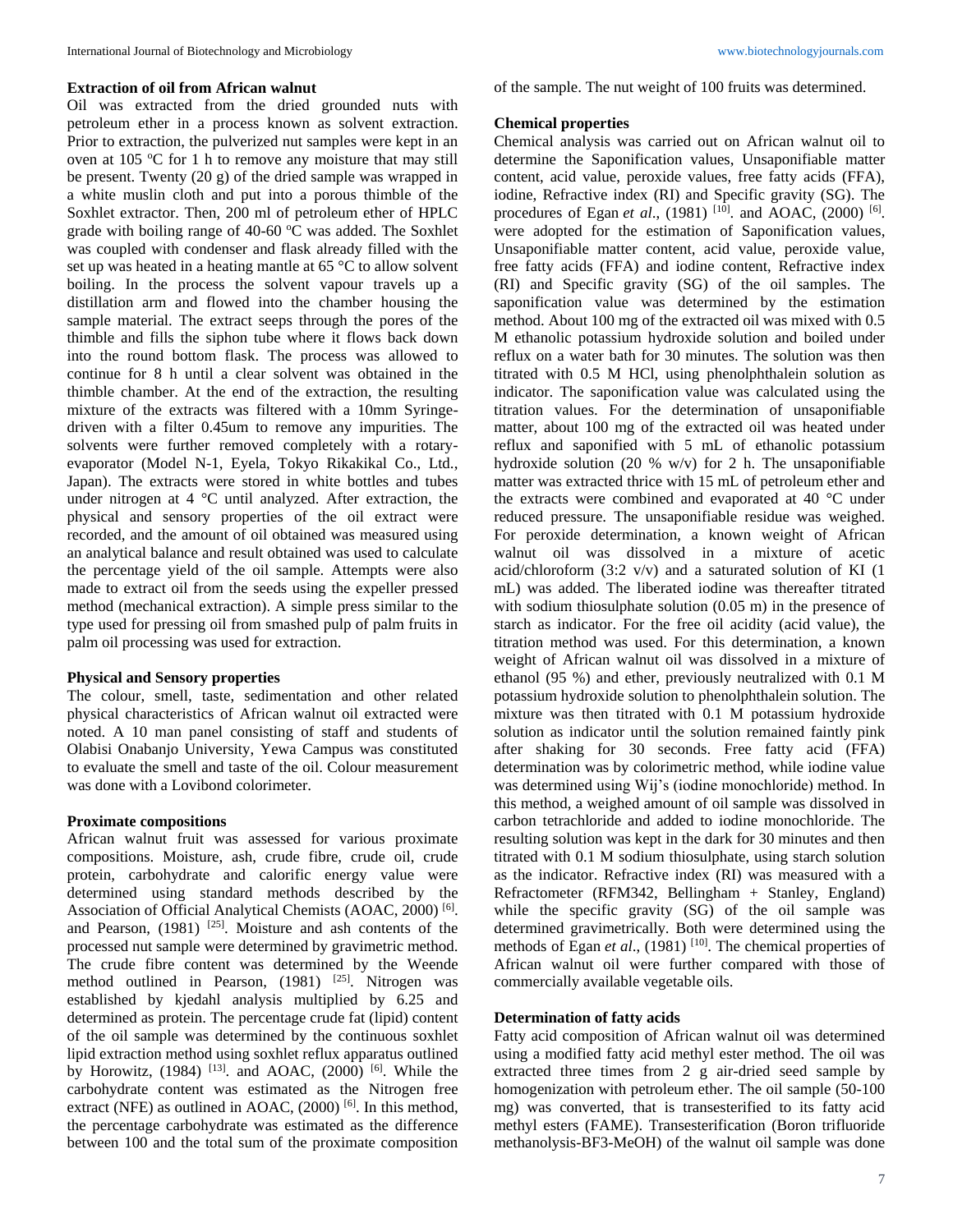in accordance with the guidelines of International Olive Oil Council (IOOC, 2006). Briefly (60 mg) sample was placed in a vial with screw cover and 2 mL of 0.5 mol/L NaOHmethanol solution was added. The mixture was heated at 100 °C for 7 minutes and allowed to cool. After cooling, 3 mL of 14% BF3-MeOH reagent was added and the vial was sealed and heated for another 5 min at 100 °C. After cooling, 3 mL of hexane and 7 mL of saturated NaCl solution were added and shaking vigorously. The resulting hexane layer (3 mL) sample was dried with anhydrous sodium sulphate and was left in a rack at room temperature  $(25 \degree C)$  to settle. The upper hexane layer that was clear containing methyl esters was decanted into amber Agilent vials and stored at -20 °C for GC analysis. A trans-esterified sample of African walnut oil was sent to GlycoAnalytics Services, San Diego, United States for accurate analysis. African walnut methyl ester sample was pre-analysed by injecting 1μL and profiling of fatty acids were done using an Agilent 6890N Gas Chromatography device (Agilent Technologies, Wokingham, United States). Profiling and quantification of fatty acids were achieved using Restek-5MS (30m x 30mm x 0.25μm) column. Column temperature was programmed at 80°C for 3 min, and then raised to 220 °C at  $4^{\circ}$ C min-<sup>1</sup> and then held for 3 min. The carrier gas was helium with a column flow rate of  $1.12 \text{ cm}^3$  and the Mass detector transfer line temp: 280 °C.

A standard fatty acid methyl ester mixture known as Supelco 37 component FAME mix (Supelco, Merck, Bellefonte, UK) containing methyl esters of fatty acids ranging from  $C8 - C24$ including monounsaturated and polyunsaturated fatty acids was used for the experiment as reference to aid in the identification of the relative retention times of the fatty acids. Quantitative analyses of the fatty acids were performed using the heptadecanoic acid methyl ester as internal standard. The results presented are mean values of three replicate readings.

#### **Determination of mineral contents**

Mineral content **of** African walnut oil was determined by the method described by Ozcan, (2009). About 0.3-0.6 g of milled African walnut fruit was put into burning cup and 15 mL of pure nitric acid (NHO<sub>3</sub>) was added. The sample was heated in a MARS 6 microwave oven (CEM Corporation Manufacturer) at 200 °C. Distilled deionized water and commercial acids high purity was used to prepare all reagents, standards, and walnut samples used for the analysis. After digestion treatment, samples were filtrated through whatman filter paper No 42 with a diameter of 12.5 cm and pore size 2.5 μm. The filtrates were collected in 50 mL Erlenmayer flasks and analyzed by ICP-AES (Varian) using optimized instrumental conditions. The mineral contents of the samples were quantified against standard solutions of known concentrations of boron, calcium, chromium, lithium, iron, potassium, magnesium, manganese, sodium, phosphorus, selenium, nickel and zinc prepared from stock solution (1000 mg/L) (Fisher Scientific, UK). Both the sample mineral contents and that of the standard solutions were analyzed concurrently.

#### **Statistical analysis**

All extractions and analysis were performed in triplicates. Results are expressed as Mean ± Standard Deviation (SD).

## **Results and Discussion**

The two methods used for the extraction of oil from African walnut seem effective. The recovery rate using the expeller method involving the use of mechanical extractor was however less effective compared to the use of Solvent extraction. A large amount of seeds will be required for the mechanical press designed for extraction of oil from African walnut. Use of mechanical press (clamp) to squeeze oil out of the nut is easy to use as no special skill is required, but the recovery rate is slow (20.34%). Yield of oil extracted with Soxhlet extractor was 59.4%. In view of the advantages of solvent extraction, as observed in this study, the oil used for this analysis was extracted with solvent using a Soxhlet extractor.

The physical and sensory analysis of the colour, taste, sedimentation properties of African walnut oil indicated that it was pale yellow in colour, clear, tasteless without impurities. The oil is liquid at room temperature 30  $\degree$ C (Table 1). The method of extraction of oil usually reflects on the oil's quality, colour and taste. This informed the need to pay some attention to the various possible methods of extracting oil from African walnut. Although no major differences were observed in the quality of oil extracted using mechanical press methods, extraction with solvent seems more efficient and economical for the extraction of oil from African walnut. This is in conformity with the observations of Akpuaka and Nwankwor, (2000). Use of mechanical press methods could be suitable for domestic purposes; it may be adopted for use by farmers who are familiar with a similar process which is commonly used for palm-oil extraction.

**Table 1:** Physical and sensory attributes of African walnut oil

| <b>Attributes</b>         | <b>Characteristics / Properties</b>          |  |  |
|---------------------------|----------------------------------------------|--|--|
| Colour                    | Pale yellow, clear and transparent $(51/4)$  |  |  |
|                           | on Lovibond meter)                           |  |  |
| Taste                     | Neutral, free of bitter taste, free of after |  |  |
|                           | tastes.                                      |  |  |
| Smell                     | Neutral, free of smell coming from the       |  |  |
|                           | plant material.                              |  |  |
| Sediments                 | Free of sediments. No impurities             |  |  |
| State at room temperature | Liquid.                                      |  |  |
|                           |                                              |  |  |

*Source:* Laboratory analysis, (2019).

The proximate composition of African walnut is shown in Tables 2. In Table 2, the moisture, ash, crude fibre, crude protein, crude oil, total carbohydrate contents of the nut were established. The results show that African walnut is rich in protein (13.5 %), carbohydrate (26.9 %) but low in moisture (2.36 %), ash (1.42 %) and fibre (1.6 %) content. It also has a good energy value (523.8 kcal/100g) and a rich source of oil (59.4 %). The moisture content of African walnut (2.36 %) obtained in this study is low and falls within the acceptable limit expected of edible nuts (Ozcan, 2009). The moisture content correlates with 2.36 % reported by Akin-Osanaiye,  $(2018)$ <sup>[3]</sup>. The low moisture content of the nut is an advantage when the shelf-life of the nut is considered. Crude protein content of African walnut was 14.5 % which is within the range recorded by other researchers (Kanu *et al.*, 2015<sup>[15]</sup>; Ayodeji and Aliyu,  $(2018)$ <sup>[5]</sup>. They reported protein values of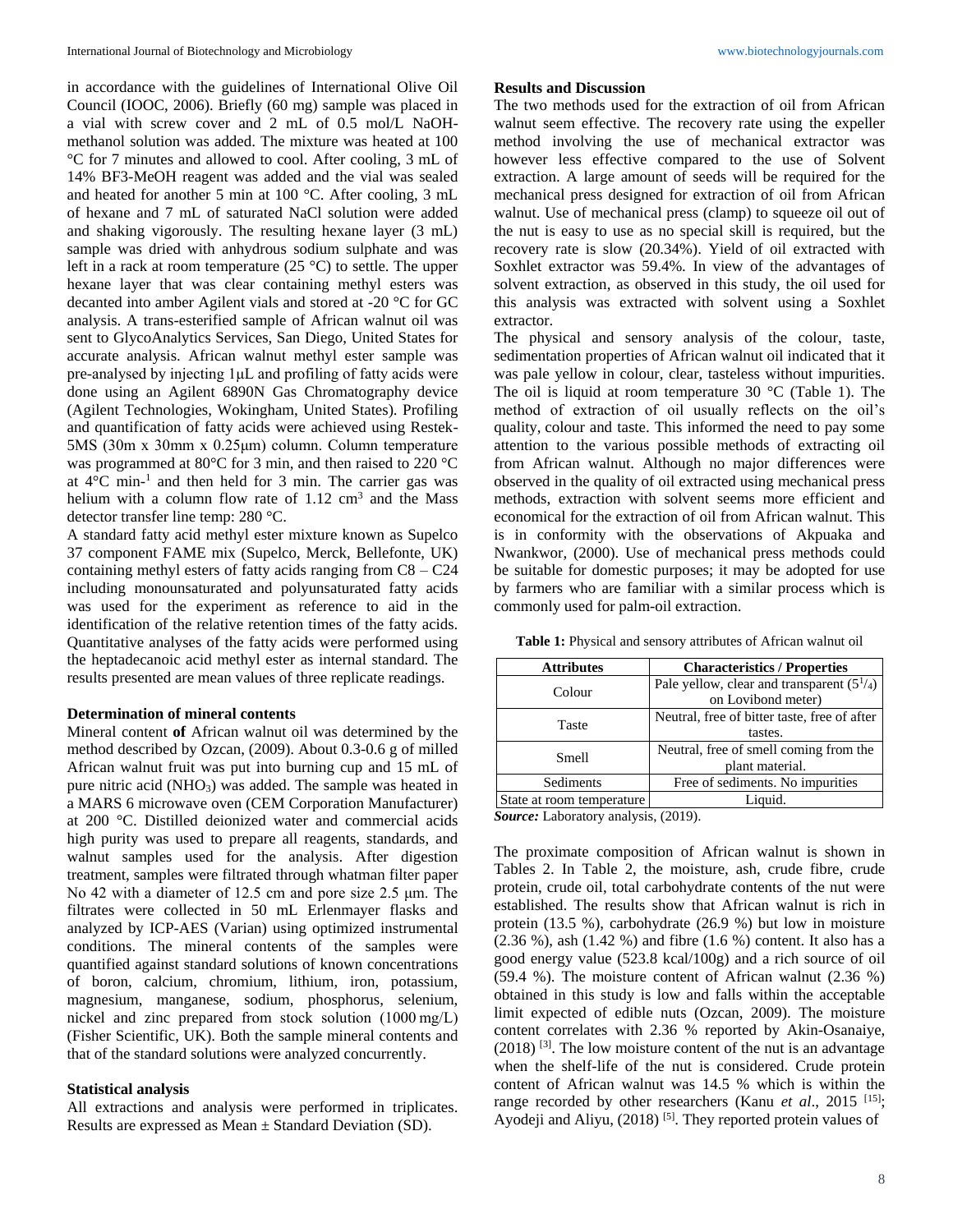African walnut to be 15.6 %, and 14.9% respectively. Any plant food that provides more than 12% of its energy from protein is considered a good source of protein (Kanu *et al*., 2015) [15] . Therefore, the protein content of African walnut as recorded in this study meets this requirement and as such is considered a rich source of protein. The crude fibre content of 1.6 % obtained for African walnut was within the acceptable limit 0.8-6.29 % reported for most seeds and nuts in Africa (Obasi *et al.*, 2012)<sup>[20]</sup>. This indicate that adequate intake of African walnut can lower cholesterol level, risk of coronary heart diseases, hypertension, diabetes, colon and breast cancers (Ayodeji and Aliyu, 2018)<sup>[5]</sup>. Thus the nut could be regarded as valuable source of dietary fibre in human nutrition. Ash content which indicates the presence of mineral element is low (1.42 %). The recorded ash value is far less than those reported for some non –conventional oil seed and nuts (Akanni *et al.*, 2005)<sup>[2]</sup>. The carbohydrate content of 26.9 % is higher than 23.0 %, 16.9 % and 15.38 % reported by other researchers (Udedi *et al.*, 2013; Kanu *et al.*, 2015<sup>[15]</sup>; Ayodeji and Aliyu,  $2018$ )<sup>[5]</sup>. The estimated calorific value 523.8 kcal/100 g in African walnut is also relatively higher than values reported for *Telferia occidentalis* (60.53 kcal/100g) and *Mucuna ureans* (381.5 kcal/100g) reported by Ekop,  $(2007)$ <sup>[11]</sup>. However, the value was in agreement with those reported for some dietary and medicinal wild plants in the tropical Africa (Ekpo, 2007). Lastly the whole nut weight of African walnut was 10.2 g.

**Table 2:** Proximate properties of African walnut

| <b>Fruit properties</b>             | Values $(\% )$   |
|-------------------------------------|------------------|
| Moisture                            | $2.36 \pm 0.67$  |
| Ash                                 | $1.42 \pm 0.02$  |
| Crude fibre                         | $1.6 \pm 0.4$    |
| Crude protein                       | $14.5 \pm 0.09$  |
| Crude oil (lipid)                   | $59.4 \pm 2.0$   |
| Total carbohydrate                  | $26.9 \pm 3.2$   |
| Calorific energy value (kcal/100 g) | $523.8 \pm 1.10$ |
| Whole nut weight/a walnut (g)       | $10.2 \pm 1.0$   |

Each data is mean of three replicate readings  $\pm$  Standard Deviation (SD)

*Source:* Laboratory analysis, (2019)

The chemical properties of oil extracted from African walnut are shown in Table 3. The data (Table 3) showed the saponification values, unsaponifiable matter content, acid value, peroxide values, free fatty acids (FFA), iodine, Refractive index (RI) and Specific gravity (SG) of the oil was 170.1 mg KOH g<sup>-1</sup>, 4.1 g/kg<sup>-1</sup>, 0.92 mg KOH g<sup>-1</sup>, 1.02 meq O<sub>2</sub> kg-1 , 0.56 %, 91.3 Wij's, 1.445 and 0.94. Based on the result presented in Table 3, a high saponification value of 170.1 mg  $KOH$   $g^{-1}$  indicates that the oil has low molecular weight fatty acids. This attribute is of importance in soap making as well as in shampoo making (Ajiwe, 1994; Akanni *et al.*, 2005)<sup>[2]</sup>. The value obtained is the range of values (174.84 - 192.45 mg  $KOH$   $g^{-1}$ ) obtained for rapeseed oil and soyabean oil that have gained much market priority as reported by Obasi *et al*., (2012)<sup>[20]</sup>. Unsaponification value was found as  $4.1$  g/kg<sup>-1</sup>, and similar to the value of 4.7  $g/kg^{-1}$ reported for terebinth fruit and English walnut (*Juglan regia*) by Ozcan,  $(2004)$ <sup>[24]</sup>. Obviously, this attribute of the oil can be linked with the

cholesterol content it contained. Acid value was 0.92 mg KOH  $g^{-1}$ , lower than those of soya bean (4.30 mg KOH  $g^{-1}$ ) and turkey  $(5.61 \text{ mg KOH g}^{-1})$  reported by Obasi *et al.*,  $(2012)$ <sup>[20]</sup>. Iodine value was 91.3 Wij's, in the range of cotton seed oil and sun flower oil iodine values (90-119 Wij's) reported by Popoola and Yangomodou,  $(2006)$ <sup>[26]</sup>. This value which is in the middle range shows that the oil is semidrying and unsaturated. This further shows that the oil could be used in liquid soap formulation, just as the low acid value recorded for the oil could be of significance in paint and varnish manufacturing (Popoola and Yangomodou, 2006)<sup>[26]</sup>. Also, refractive index and specific gravity values of 1.445 and 0.94 compares favorably well with that of *Juglans regia* (1.446 and 0.97) as reported by Ozcan, (2009). The specific gravity of 0.94 at 25 °C of African walnut oil and the observed melting point of 17.8 °C, which is really lower than the average tropical room temperature 25  $\degree$ C, explains why the oil is liquid at room temperature. The peroxide value was  $1.02$  meq  $O_2$  kg<sup>-</sup> <sup>1</sup> lower than generally recommended value for commercial edible crude vegetable oil. This is an indication that African walnut oil can resist lipolytic hydrolysis and oxidative deterioration (WHO, 2002).

**Table 3:** Chemical properties of African walnut oil

| Oil properties                                 | <b>Values</b>     |  |  |  |
|------------------------------------------------|-------------------|--|--|--|
| Specific gravity                               | $0.94 \pm 0.01$   |  |  |  |
| Refractive index                               | $1.445 \pm 0.002$ |  |  |  |
| Acid value (mg $KOH/g$ )                       | $0.92 \pm 0.12$   |  |  |  |
| Free fatty acid (%)                            | $0.56 \pm 0.10$   |  |  |  |
| Peroxide value (meq $O_2$ / kg <sup>-1</sup> ) | $1.02 \pm 0.19$   |  |  |  |
| Saponification number (mg KOH/g)               | $170.1 \pm 5.12$  |  |  |  |
| Unsaponifiable fraction $(g/kg^{-1})$          | $4.1 \pm 0.65$    |  |  |  |
| Iodine (mg of $1g^{-1}$ of oil) (Wiji's)       | $91.3 \pm 1.09$   |  |  |  |

Each data is mean of three replicate readings  $\pm$  Standard Deviation (SD)

*Source:* Laboratory analysis, (2019).

The fatty acid composition of African walnut oil was determined as corresponding methyl esters, using gas chromatography (Table 4). The main fatty acids methyl esters identified included saturated, monounsaturated and polyunsaturated fatty acids. The saturated fatty acids identified include palmitic acid and stearic acid. Only one monounsaturated fatty acid eicosenoic acid was identified. Also, the polyunsaturated fatty acids were predominantly linoleic (C18:2) and linolenic acid (C18:3) otherwise called  $\alpha$ linolenic acid (alpha linolenic acid). Linolenic acid 80.59 % was present in the highest concentration, followed by linoleic acid 13.05 % and stearic acid 4.41 %. Palmitic (C16:0) and Eicosenoic acid were only present in minor amounts (1.53 % and 0.42 %). To date, this is the first study to give detailed fatty acid composition of African walnut oil fractions from Nigeria In a previous study on the fatty acids of African walnut oil, it was established that palmitic (C16:0),  $\alpha$ -linolenic (C18:3), linoleic (C18:2) were the main components of the oil (Nkwonta, 2015) <sup>[19]</sup>. Tchiegang *et al.*, (2001) <sup>[29]</sup>. also reported same types of saturated and polyunsaturated fatty acids in walnut cultivars grown in Cameroon. Although different capillary columns were used by both authors, they still noted that the most abundant fatty acid was the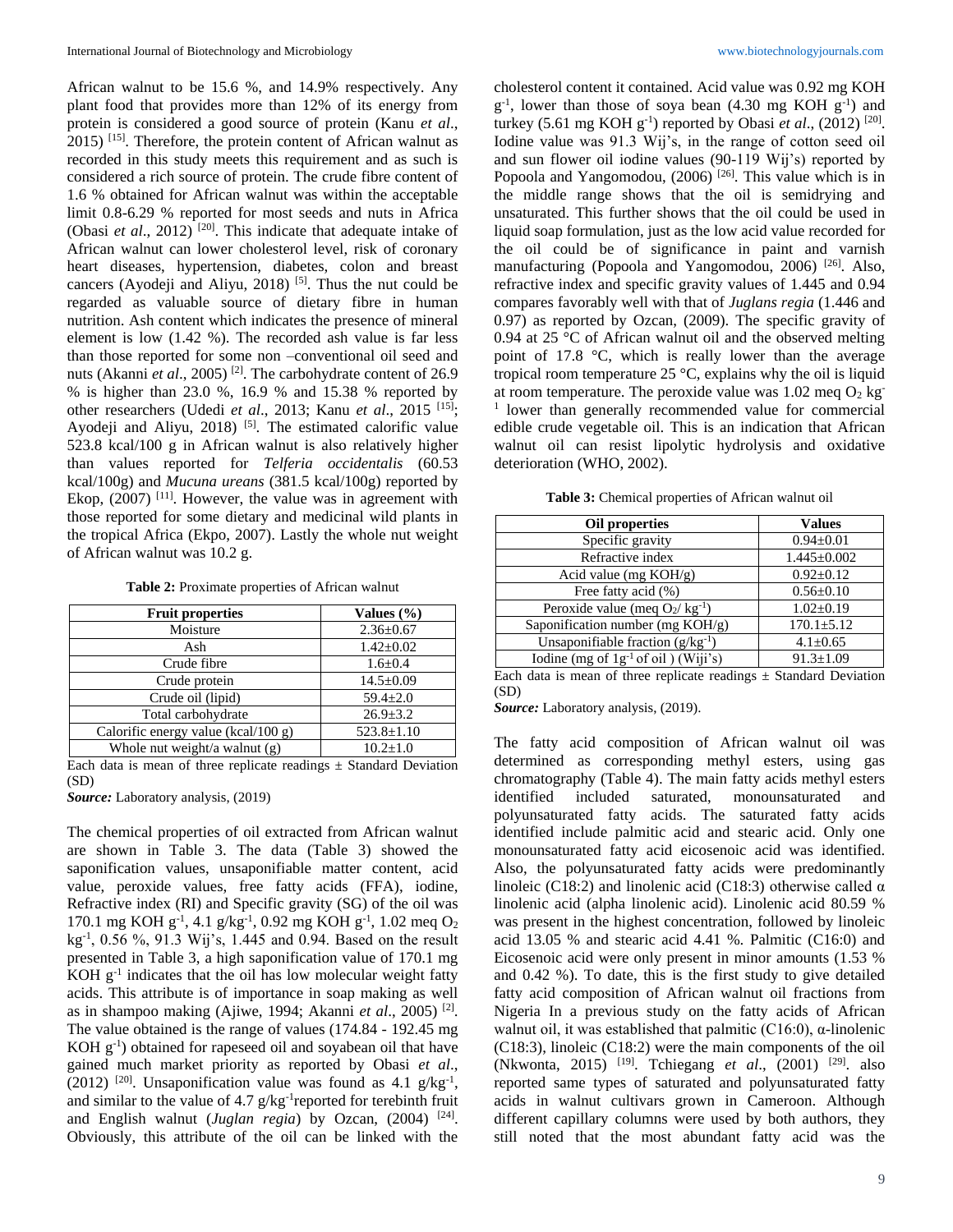conjugated C18:3 - linolenic acid (70 %) followed by C18:2 (linoleic acid) and C18:0 (palmitic acid) fatty acids. These findings are in good correlation with the results obtained in this present study and suggest a strong similarity between the oil of walnuts grown in Nigeria and Cameroon despite different ecological factors that possibly influence the growth of the plants. In a study reported by Ozcan, (2009), *Juglans regia* was found to have linoleic acid present in highest composition 55.3%, followed by oleic acid (13.4 %), linoleic 8.7%, palmitic acid (6.4 %) while minor amounts of stearic acid (1.7 %), palmitoleic acids (0.1 %) were obtained. This probably shows a difference between the fatty acid composition of African walnut oil and the English walnut oil. However, as observed in this study, the fatty acid composition shows high content of both linolenic and linoleic acids which are beneficial to human health and linoleic especially linolenic acid play vital roles for human health regarding cardio vascular system (Tchiegang et al., 2001<sup>[29]</sup>; Ozcan, 2009; Nkwonta, 2015)<sup>[19]</sup>. All the fatty acids present in African walnut oil are important for dietary purposes and therefore confirms the usefulness of the oil in diets. In addition, nuts and oils intended to be cooked for food purposes are expected to have low polyunsaturated fatty acid content, as polyunsaturated fatty acids have a higher tendency to char (Ozcan, 2009).

**Table 4:** Fatty acid composition of African walnut oil

| Oil properties            | Values $(\% )$  |  |  |
|---------------------------|-----------------|--|--|
| Palmitic acid (C16:0)     | $1.53 \pm 0.1$  |  |  |
| Linoleic acid $(C18:2)$   | $13.05 \pm 0.3$ |  |  |
| Linolenic acid $(C18:3)$  | $80.59 \pm 1.2$ |  |  |
| Stearic acid (C18:0)      | $4.41 \pm 0.5$  |  |  |
| Eicosenoic acid $(C20:0)$ | $0.42 + 0.12$   |  |  |

Each data is mean of three replicate readings  $\pm$  Standard Deviation (SD)

*Source:* Laboratory analysis, (2019)

The mineral content of African walnut was determined by ICP-AES as shown in Table 5. African walnut was found to have thirteen minerals such as boron (B), calcium (Ca), chromium (Cr), lithium (Li), iron (Fe), potassium (K), magnesium (Mg), manganese (Mn), sodium (Na), phosphorus (P), selenium (Se), nickel (Ni) and zinc (Zn). Interestingly, African walnut was highly rich in some minerals such as K

(3450.3 mg/kg), P (3021.7 mg/kg), Mg (1076.9 mg/kg), Ca (1008.5 mg/kg). Low amounts of B (52.5 mg/kg), Mn (38.7 mg/kg), Na (36.6 mg/kg), Fe (29.8 mg/kg), Zn (20.2 mg/kg), Se (13.6 mg/kg) and trace amounts of Cr (7.9 mg/kg), Ni (1.8 mg/kg) and Li (0.56 mg/kg). In *Juglans regia* kernel, Ozcan, (2009) reported K (4627.6 mg/kg), P (3621.9 mg/kg) and Mg (1089.9 mg/kg) as minerals highly available. Mineral contents of K, P and Mg obtained in this study were found to be lower compared with those reported by Ozcan, (2009). Also, K, P and Mg values of African walnut were higher than those of *P. terebinthus* reported by Ozcan, (2004) [24] . Values for K, P and Mg in *P. terebinthus* were K (1364.19 mg/kg), P (801.88 mg/kg), Mg (318.39 mg/kg). Ca value was higher in African walnut. All other minerals were also available in lower amounts and compares favorably well to those of *Juglans regia* kernel and *P. terebinthus*. Calcium is the major component of bone and teeth development. African walnut appears to contain inorganic elements such as cadmium and lithium which are essential for biological processes.

**Table 5:** Mineral contents of African walnut

| <b>Minerals</b> | Values (mg/kg)    |  |  |  |  |
|-----------------|-------------------|--|--|--|--|
| B               | $52.5 \pm 14.3$   |  |  |  |  |
| Ca              | $1008.5 \pm 11.6$ |  |  |  |  |
| Cr              | $7.9 \pm 0.5$     |  |  |  |  |
| Li              | $0.56 \pm 0.04$   |  |  |  |  |
| Fe              | $29.8 \pm 3.9$    |  |  |  |  |
| K               | $3450.3 \pm 21.6$ |  |  |  |  |
| Mg              | $1076.9 \pm 19.8$ |  |  |  |  |
| Mn              | $38.7 + 5.7$      |  |  |  |  |
| Na              | $36.6 \pm 6.5$    |  |  |  |  |
| P               | $3021.7 \pm 10.3$ |  |  |  |  |
| <b>Se</b>       | $13.6 \pm 1.8$    |  |  |  |  |
| Ni              | $1.8 \pm 0.4$     |  |  |  |  |
| Zn              | $20.2 \pm 2.4$    |  |  |  |  |

Each data is mean of three replicate readings  $\pm$  Standard Deviation (SD)

*Source:* Laboratory analysis, (2019)

Table 6 shows the properties of lipid in Africa walnut oil are comparable in quality to those of processed vegetable oils that are commercially available. Africa walnut oil was found to have physical and chemical properties that compares well with those of processed groundnut oil, cotton-seed oil, soybean oil, corn oil, rapeseed oil and sunflower-seed oil.

**Table 6:** Comparison of physico-chemical properties of African walnut oil to some recorded values of other commercially available vegetable oils in Nigerian market.

| Properties                                   | African walnut oil | Groundnut oil | Sova bean oil | Cotton seed oil | Corn oil     | Sunflower oil | Rapeseed oil  |
|----------------------------------------------|--------------------|---------------|---------------|-----------------|--------------|---------------|---------------|
| Colour                                       | Pale yellow        | Light yellow  | Light yellow  | Light yellow    | Light yellow | Light yellow  | Bright yellow |
| Smell                                        | Neutral            | Neutral       | Neutral       | Neutral         | Neutral      | Neutral       | Neutral       |
| Taste                                        | Neutral            | Peanut flavor | Neutral       | Neutral         | Neutral      | Neutral       | Neutral       |
| FFA(%)                                       | 0.56               | 6.26          | 0.10          | 0.10            | 0.10         | 0.10          | 0.10          |
| Unsaponifiable matter                        | 4.1                | 1.5           | 1.5           | 1.5             | 1.5          | 1.5           | 1.5           |
| Iodine $(W_{11}$ 's)                         | 91.3               | 99-111.9      | 120-142       | 99-111.9        | 105-130      | 118-144       | 90-120        |
| Refractive index (RI)                        | .444               | .4620-1.4640  | 1.467-1.470   | 1.464-1.468     | 1.465-1.468  | 1.466-1.469   | 1.464-1.469   |
| Peroxide value (meg $O_2$ Kg <sup>-1</sup> ) | 1.02               | 2.5           | 2.5           | 2.5             | 2.5          | 2.5           | 2.5           |
| Saponification value (mg/KOH/g)              | 170.1              | 188-210       | 189-195       | 189-198         | 187-195      | 189-198       | 166-198       |
| Specific weight $(25 °C)$                    | 0.940              | 0.912-0.920   | 0.919-0.925   | 0.915-0.921     | 0.917-0.925  | 0.918-0.926   | 0.906-0.914   |

Values for African walnut oil are as obtained in this investigation. Values for other oils except (RI) are those for commercially sold edible oils made by Cidersan Vegetable and Olive Oil Company of Turkey (online:htp://www.cirdersan.com.tr/physical). The values are therefore for processed oils. Source: Food industry manual (1997). (Ranken and Kill, 1997).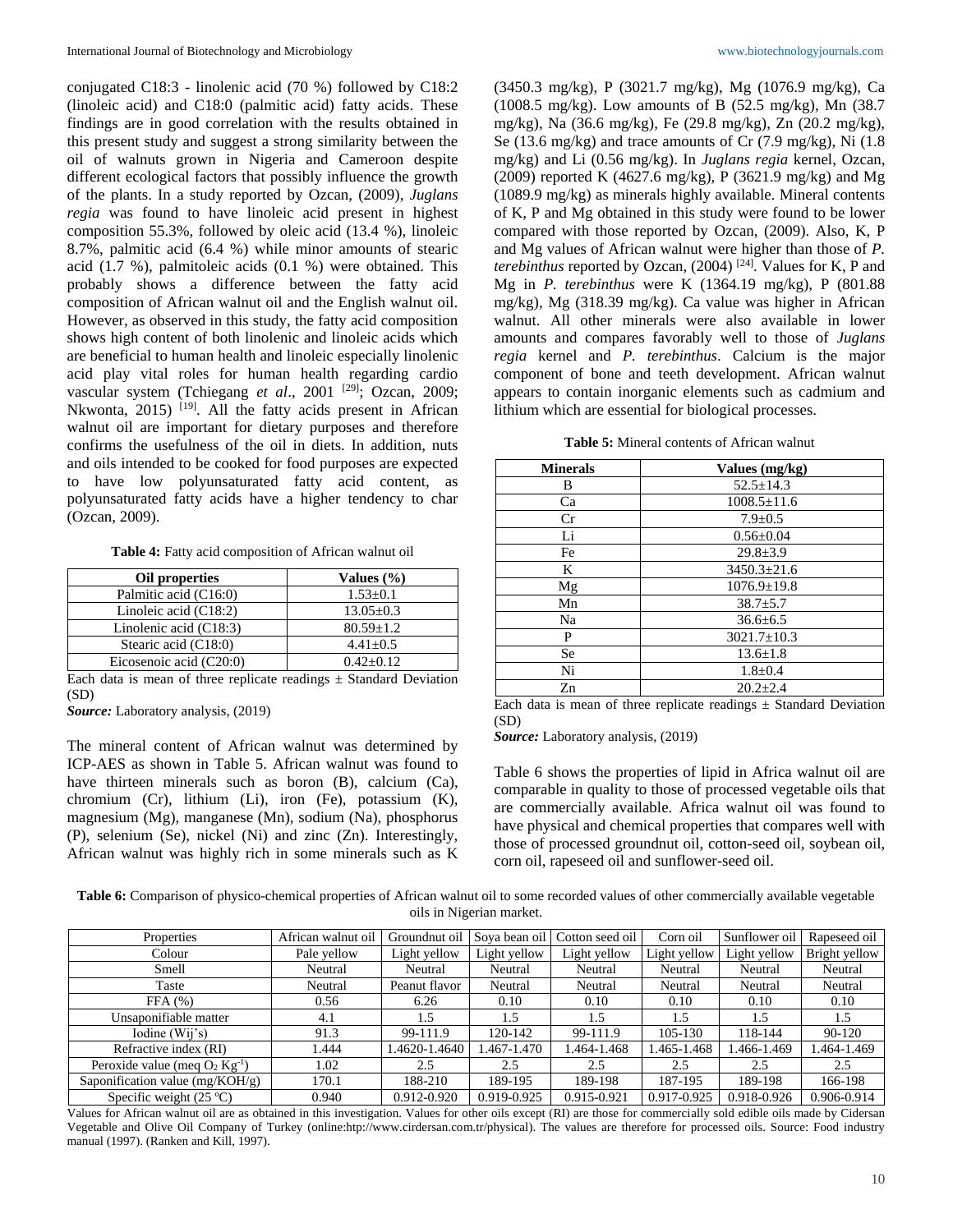## **Conclusions**

The extraction, properties and utilization potentials of African walnut (*Tetracarpidium conophorum*) as an alternative to conventional vegetable oils was evaluated in this study. African walnut examined was found to be nutritionally potent with appreciable high levels of nutrients and energy. Thus, the nut could be good source of food supplement for human nutrition. The nut also contain high level of good quality oil whose characteristics compared favourably with most conventional vegetable oils sold commercially in the Nigerian markets. The walnut oils had agreeable colour and taste and was liquids at room temperature (25 °C).

The lipid indices of African walnut oil showed that the oil is edible and judging by its low acid value and the corresponding low free fatty acid (FFA) level suggested low hydrolytic and lipolytic activities in the oil. Industrially, the chemical composition results revealed that African walnut oil has great potentials in soap manufacturing industries because of the high saponification value and as such, the nut oil could be commercialized for such purposes. African walnut oil is a semi-drying due to its low iodine value, however, this also suggests that the oil contain few unsaturated bonds and therefore have low susceptibility to oxidative rancidity as confirmed by the peroxide value.

The physical and chemical properties of African walnut oil as enumerated in this work, makes it a good substitute to some convectional oils. The oil has good values as edible oil and may also find industrial applications in soap, shampoo and other related cosmetic industries. As the properties of lipid extracted from African walnut compares well with those of processed groundnut oil, cotton-seed oil, soybean oil, corn oil, rapeseed oil and sunflower-seed oil, it is suggested that further efforts should be made to discover other possible relevance of lipid from African walnut. African walnut oil has promising potentials which could be tapped for domestic and industrial uses.

## **References**

- 1. Ajiwe VIE, Umerie SC, Okeke CA, Oburota VN. Extraction and utilization of cassava seed oil. Bioresource technology. 1994; 47(1):85-86.
- 2. Akanni MS, Adekunle SA, Oluyemi EA. Physicochemical properties of some nonconvectional oil seeds. Journal Food Technology. 2005; 3:177-181.
- 3. Akin-Osanaiye BC. Nurtient composition analysis of African walnut (Tetracarpidium conophorum) and isolation of microorganisms responsible for its spoilage. International Journal of Biological Sciences and Research. 2018; 1(3):96-116.
- 4. Akpuaka MU, Nwankwor E. Extraction, analysis and utilization of a drying-oil from Tetracarpidium conophorum. Bioresource Technology. 2000; 73(2):195- 196.
- 5. Ayodeji AE, Aliyu N. Tetracarpidium conophorum (African walnut) Hutch. & Dalziel: Ethnomedicinal uses and its therapeutic activities. Journal of Medicinal Plants for Economic Development. 2018; 2(1):1-10.
- 6. AOAC. Official Methods of Analysis. (7th Ed.). Association of Official Analytical Chemists, Washington,

DC, 2000, 516-697.

- 7. Ayoola PB, Adeyeye A, Onawumi OO, Faboya OOP. Phytochemical and Nutrient Evaluation of Tetracarpidium Conophorum (Nigerian Walnut) Root, IJRRAS. 2011; 7(2):197-202, 2011.
- 8. Dansi A, Vodouhe P, Azokpta A, Yedomonhen H, Assogba P, Loko YL, *et al*. Diveersity of Underutilised Crop Species of Importance in Benin. The Scientific World Journal, 2012. http://dx.doi.org/10.1100/2012/932947.
- 9. Edem CA, Dosunmu MI, Bassey FI. Determination of proximate composition, ascorbic acid and heavy metal content of African walnut (Tetracarpidium conophorum). Pakistan Journal of Nutrition. 2009; 8(3):225-226.
- 10. Egan RS Kirst, Suryer RC. Pearsons Chemical Analysis of Foods. 8th Edn., Churchill, Edinburgh, 1981.
- 11. Ekop AS. Determination of chemical composition of Gnetum africanum (AFANG) seeds. Pak. J. Nutr. 2007; 6:40-43.
- 12. Ekwe CC, Ihemeje A. Evaluation of physiochemical properties and preservation of African walnut (Tetracarpidium conophorum). Academic Research International. 2013; 4(6):501.
- 13. Horowitz W. Methods of Analysis of the Association of Official Analytical Chemists. Association of Official Analytical Chemists, Washington, DC, 1984, 1089-1106.
- 14. International Olive Oil Council. Global method for the detection of extraneous oils in olive oil, 2006. COI/T.20/Dec.No.25.
- 15. Kanu AM, Kalu JE, Okorie AC. Nutritional and health values of African walnut (Tetracarpidium conophorum). International Journal of Scientific & Technology Research. 2015; 4:215-220.
- 16. Lamichhane S, Hussain A, Paudel M, Jha RN. Phytochemical, antimicrobial and GC-MS analysis of Junglans regia Linn. Chem. Sci. Rev. Lett. 2016; 5(20):147-156.
- 17. Magbagbeola JAO, Adetoso JA, Owolabi OA. Neglected and Underutilised Species (NUS): A Panacea for Community Focused Development to Poverty Alleviation/Poverty Reduction in Nigeria. Journal of Economics and International Finance. 2010; 2(10):208- 211.
- 18. Nwaichi EO, Osuoha JO, Monanu MO. 'Nutraceutical potential of Tetracarpidium conophorum and Buccholzia coriacea in diet-induced hyperlipidemia', Journal of Chemical Health Risks. 2017; 7(3):157-170.
- 19. Nkwonta CG, Medina A, del Carmen Alamar M, Terry LA. Impact of postharvest processing on the fungal population contaminating African walnut shells (Tetracarpidium conophorum Mull. Arg) at different maturity stages and potential mycotoxigenic implications. International journal of food microbiology. 2015; 194:15-20.
- 20. Obasi NA, Ukadilonu J, Eze E, Akubugwo EI, Okorie UC. Proximate composition, extraction, characterization and comparative assessment of coconut (Cocos nucifera) and melon (Colocynthis citrullus) seeds and seed oils. Pakistan Journal of Biological Sciences. 2012;